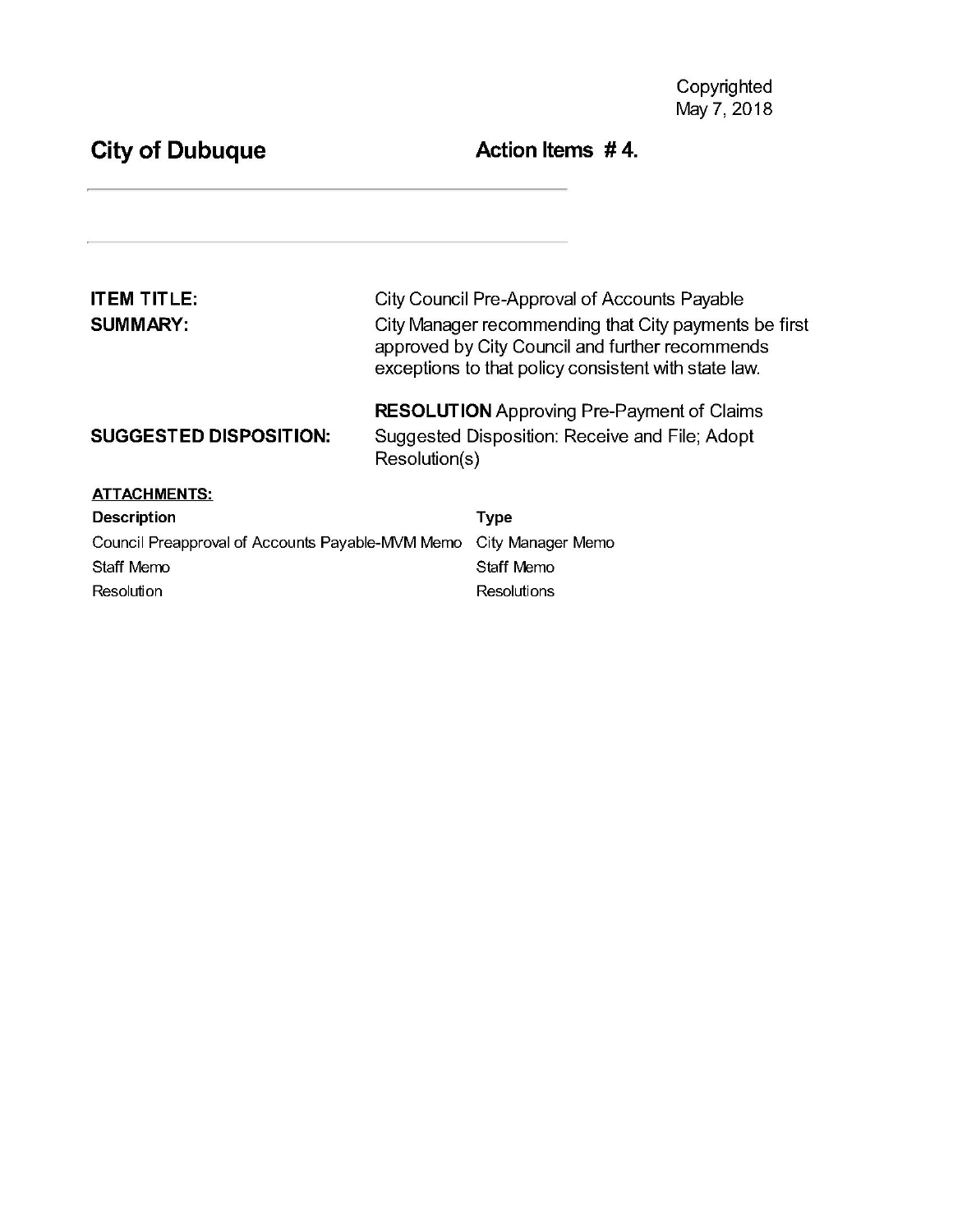



TO: The Honorable Mayor and City Council Members

FROM: Michael C. Van Milligen, City Manager

SUBJECT: Council Pre-approval of Accounts Payable

DATE: May 3, 2018

Finance Director Jean Nachtman is recommending that City payments be first approved by City Council. Jean also recommends exceptions to that policy consistent with state law.

After a conversation with the State Auditor's Office, during a review of the City's fiscal year 2016 audit, the City conducted a survey of the accounts payable practices among other large lowa cities. It was noted that about half of the cities have a policy stating that their city payments are held until approved by City Council.

In Dubuque, the City Council does approve payments through the budget process. However, to align with best practices and to be consistent with the interpretation of the State Auditor, it is recommended that the City switch to City Council review and approval of accounts payable before payments are made, unless a specific exclusion is given.

The current practice is to issue and mail checks weekly for all accounts payable expenses. The list of checks issued in the prior month is presented as a consent item to the City Council at the first Council meeting each month. The new process would require City Council preapproval of expenses unless the expense is exempt according to the proposed resolution.

The City is transparent with all its expense payments. In addition to the payment lists provided for City Council consent, the City provides Open Expenses on the City website that allows visitors to browse payments from a high-level summary to a detailed view. This information is updated weekly as accounts payable is processed. The City publishes monthly vendor payments in the Telegraph Herald. The same information is available on the Finance Department's website for the current and past months.

It is the Finance Department's goal to provide meaningful and timely financial data to satisfy the need for sound fiscal policy and full disclosure. City Council review and approval of payments adds another layer of fiscal control.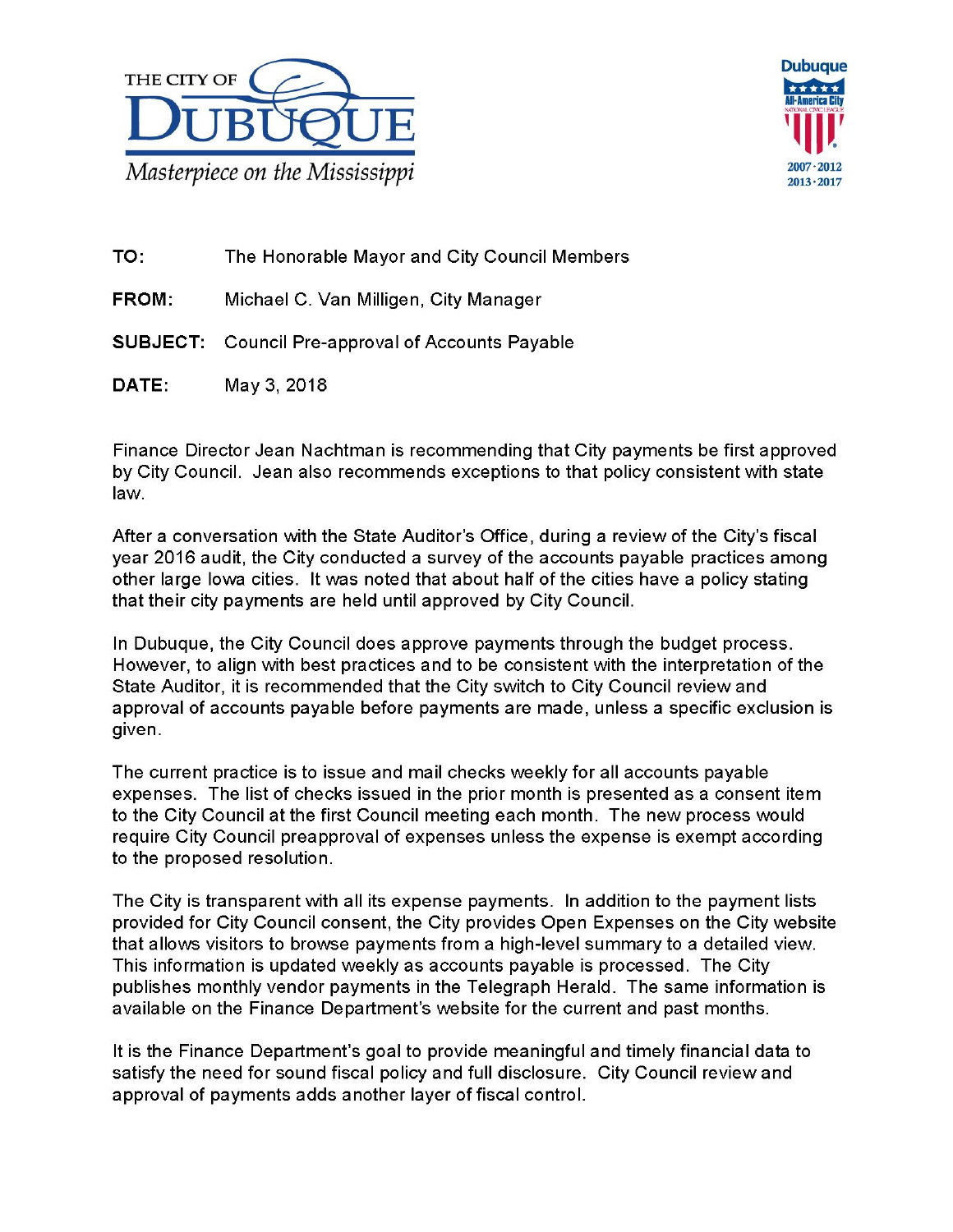<sup>I</sup> concur with the recommendation and respectfully request Mayor and City Council approval.

Lehm Vn

Michael C. Van Milliger

MCVM: jh

Attachment cc: Crenna Brumwell, City Attorney Teri Goodmann, Assistant City Manager Cori Burbach, Assistant City Manager Jean Nachtman, Finance Director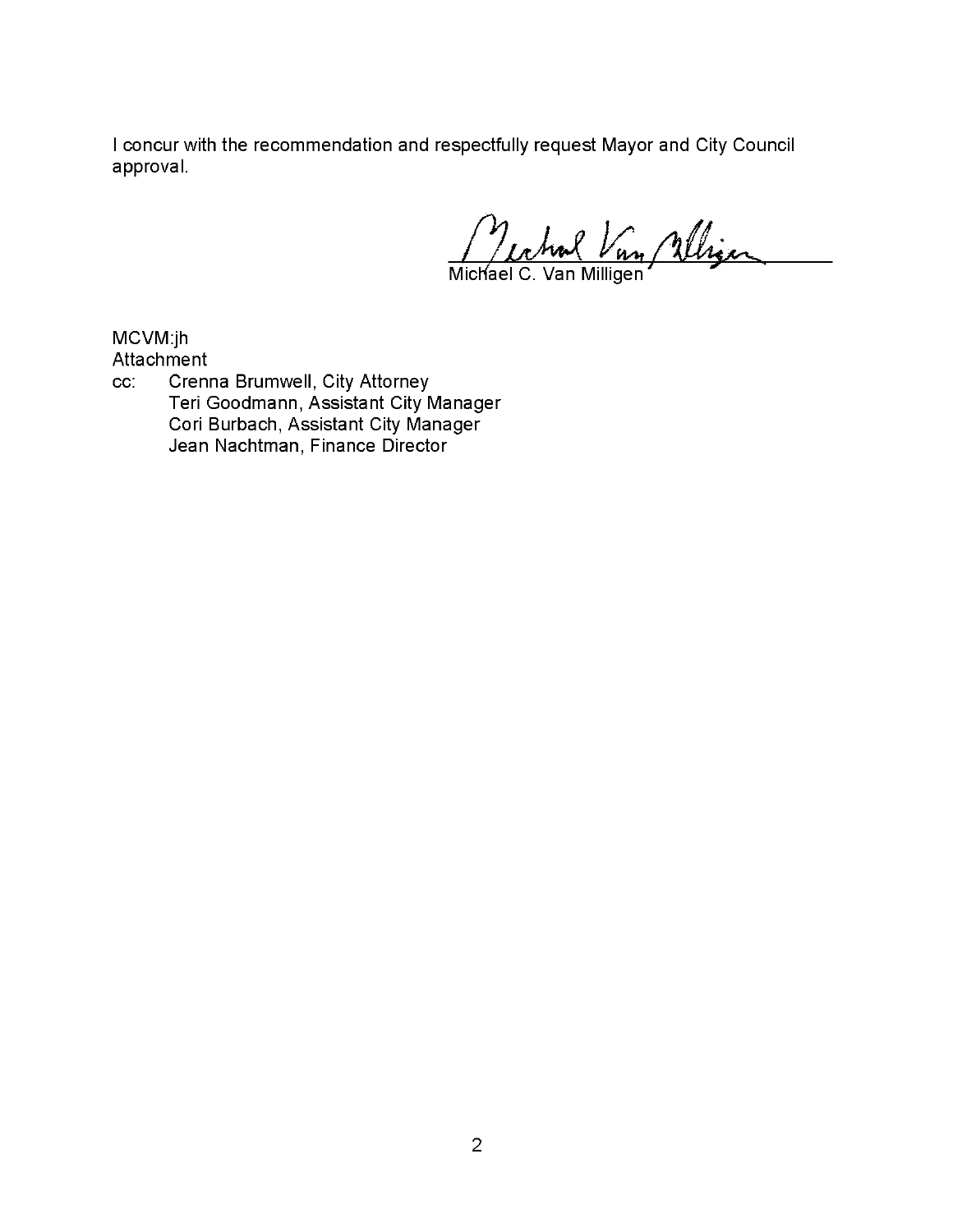

- TO: Michael Van Milligen, City Manager
- FROM: Jean Nachtman, Finance Diredor
- SUBJECT: Council pre-approval of accounts payable
- DATE: May 3, 2018

## INTRODUCTON:

After a conversation with the State Auditor's Office, during a review of the City's fiscal year 2016 audit, the City conducted a survey ofthe accounts payable pradices among other large lowa cities. It was noted that about half of the cities have a policy stating that their city payments are held until approved by Council. The code per the State auditor is lowa Code 372. 13A1.

372. 13A Payments without prior authorization of council.

1. If concurrent vacancies exist on the council and the remaining council members do not constitute a quorum of the full membership, the city clerk is authorized to make the following payments without prior approval of the council:

- a. For fxed charges including but not limited to freight, express, postage, water, light, telephone service, or contradual services, after a bill is fled with the clerk.
- b. For salaries and payrolls if the compensation has been fxed or approved by the council. The salary or payroll shall be certifed by the officer or supervisor under whose direction or supervision the compensation is earned.

2. If concurrent vacancies exist on the council and the remaining council members do not constitute a quorum of the full membership and the offce of city clerk is vacant, the county auditor of the county where the city is located shall make the payments described in subsection <sup>1</sup> without prior approval of the council.

3. The bills paid under this section shall be submitted to the city council for review and approval at the next regular meeting following payment in which a quorum ofthe council is present.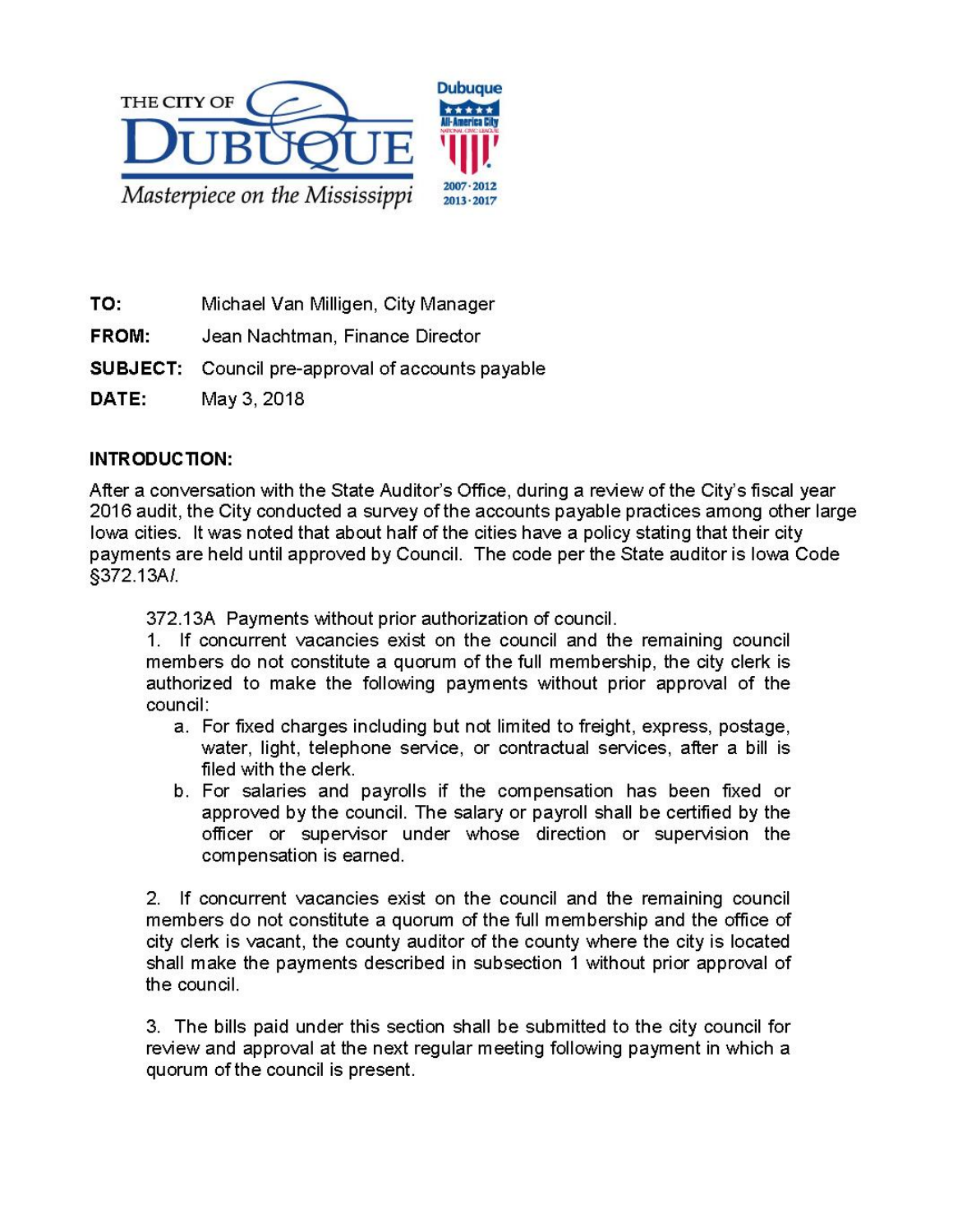The City Attorney's Office has reviewed §372.13A and does not agree this section mandates preapproval of every expenditure by the City Council at the time an invoice is paid. The provision specifically relates to the handling of expenditures when there is not a quorum of the City Council.

Although this code does not explicitly state payments must be approved by Council, by itemizing specific exceptions to council pre-approval, it is possible to infer a payment not part of the stated exclusions should be approved by council prior to payment.

#### DISCUSSION:

In essence, the Council does approve payments through the budget process. However, to align with best practices and to be consistent with the interpretation of the State Auditor, I propose that the City switch to Council review and approval of accounts payable before payments are made, unless a specific exclusion is given.

The current practice is to issue and mail checks weekly for all accounts payable expenses. The list of checks issued in the prior month is presented as a consent item to the Council at the first Council meeting each month. <sup>I</sup> propose that the City adopt <sup>a</sup> new process that requires council preapproval of expenses unless the expense is exempt according to the proposed resolution.

The City could establish a primary check run with items that require Council approval. The approval list will be generated on the Thursday prior the scheduled council meeting. The checks are released for mailing after council approval. On alternate weeks, a secondary check run that consists of only of those items that are already authorized by council can be generated (e.g. construction contracts, equipment purchases, debt service payments, etc.). There are a few categories of checks that have historically been mailed as issued as well due to timing issues, such as monthly routine utility bills, reimbursements to employees for budgeted purchases, and deposit refunds. A complete listing of all items being requested for authorization to release is listed below.

Items on the secondary list check would be mailed immediately, as they have already had Council action to approve the expenditure. It is possible that some of the pre-authorized expenses will be processed as part of the primary check run, simply because of the due date<br>of the invoice. Regardless of which check run an item is processed, a complete Regardless of which check run an item is processed, a complete report/register of all checks issued is sent to each council meeting for review and approval.

This change in procedure will delay the payments to our vendors from weekly to bi-monthly. Departments will be informed to closely watch due dates to avoid incurring late payment penalties and to take advantage of early payment discounts.

The City has always been transparent with all its expense payments. In addition to the payment lists provided for Council consent, the City provides Open Expenses on the website that allows visitors to browse payments from a high-level summary to a detailed view. This information is updated weekly as accounts payable is processed. The City publishes monthly vendor payments in the Telegraph Herald. The same information is available on the Finance Department's website for the current and past months.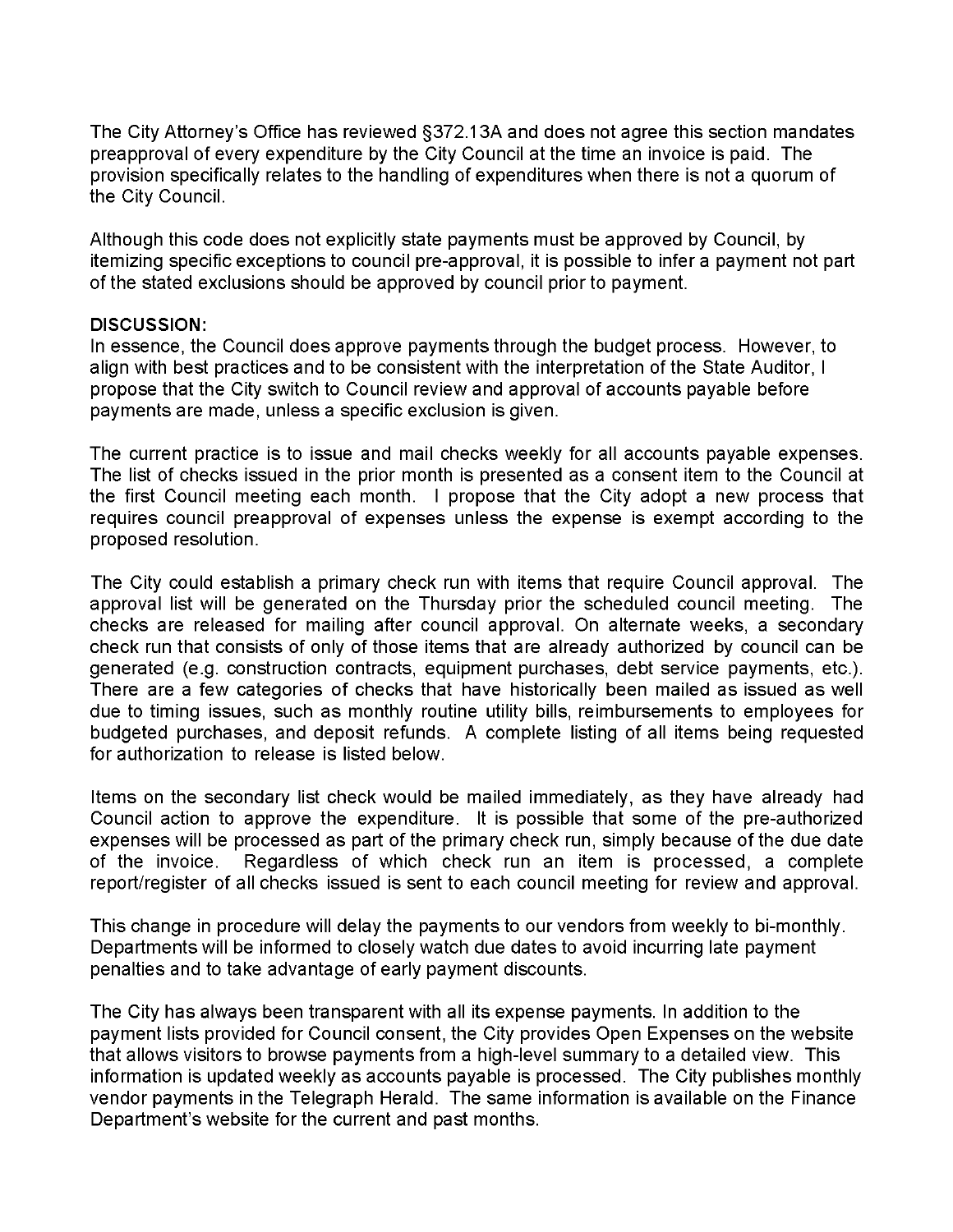It is the Finance Department's goal to provide meaningful and timely financial data to satisfy the need for sound fiscal policy and full disclosure. Council review and approval of payments adds another layer of fiscal control.

## ACTION:

<sup>I</sup> am recommending that beginning in July of 2018, the Council begin approving accounts payable payments before the checks are issued. I am also recommending that Council give authorization to the Finance Director to issue checks prior to City Council approval for payment of the following items:

- 1 . Bonds and principal representing bonded indebtedness of the City, when said bonds and principal are due and presented for payment. All interest on bonded indebtedness of the City when the same is due and coupons are presented for payment, or when the contracted bond registrar requests payment.
- 2. All other scheduled debt service principal and interest payments approved by previous council action.
- 3. All sales tax due to the State of lowa.
- 4. All utility bills for water, electricity, gas, telecommunications, etc.
- 5. All medical, dental, disability and life insurance premiums and medical claims from insurance provider.
- 6. All annual premiums for the City's property, liability, and pollution policies.
- 7. Salaries and wages of officers and employees at the rates authorized by City Council.
- 8. Payment of federal and state withholding taxes, social security, Medicare, retirement fund, MFPRSI and IPERS contributions, and unemployment taxes as required.
- 9. Contractual payments for items approved by previous Council actions.
- 10. Reimbursements to employees for budgeted purchases (e.g. travel costs).
- 11 . Deposit refunds under facility rental contracts.
- 12. Utility overpayment refunds.
- 13. To take advantage of early payment discounts.

A listing of the checks issued under the exceptions above will be provided to Council for review post issuance.

Attached is a resolution Approving Prepayment of Claims that will give Finance the authority to issue checks without prior council approval. In the case of Library and Airport, expenses must be approved by their respective boards and/or commissions, prior issuance of checks.

Thank you for your consideration.

cc: Tami Lansing, Assistant Finance Director Crenna Brumwell, City Attorney